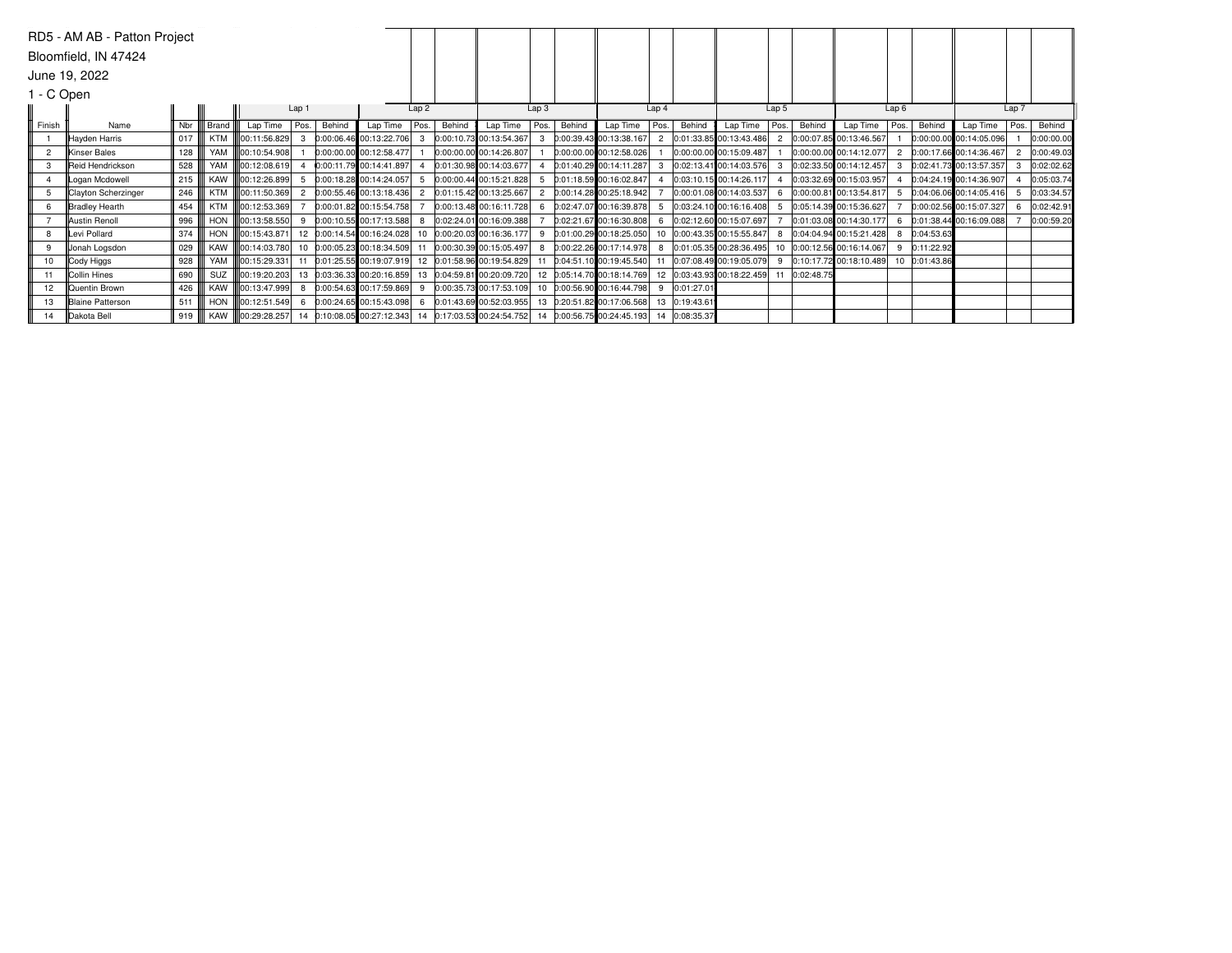|                 | RD5 - AM AB - Patton Project |     |            |                                                                                                                                               |                  |        |                             |      |        |                                                                                      |              |        |                              |                  |        |                                                                          |                        |               |                           |      |               |                           |                |            |
|-----------------|------------------------------|-----|------------|-----------------------------------------------------------------------------------------------------------------------------------------------|------------------|--------|-----------------------------|------|--------|--------------------------------------------------------------------------------------|--------------|--------|------------------------------|------------------|--------|--------------------------------------------------------------------------|------------------------|---------------|---------------------------|------|---------------|---------------------------|----------------|------------|
|                 | Bloomfield, IN 47424         |     |            |                                                                                                                                               |                  |        |                             |      |        |                                                                                      |              |        |                              |                  |        |                                                                          |                        |               |                           |      |               |                           |                |            |
|                 | June 19, 2022                |     |            |                                                                                                                                               |                  |        |                             |      |        |                                                                                      |              |        |                              |                  |        |                                                                          |                        |               |                           |      |               |                           |                |            |
|                 |                              |     |            |                                                                                                                                               |                  |        |                             |      |        |                                                                                      |              |        |                              |                  |        |                                                                          |                        |               |                           |      |               |                           |                |            |
| 2 - C Lites     |                              |     |            |                                                                                                                                               |                  |        |                             |      |        |                                                                                      |              |        |                              |                  |        |                                                                          |                        |               |                           |      |               |                           |                |            |
|                 |                              |     |            |                                                                                                                                               | Lap <sub>1</sub> |        |                             | Lap2 |        |                                                                                      | Lap3         |        |                              | Lap <sub>4</sub> |        |                                                                          | Lap 5                  |               |                           | Lap6 |               |                           | Lap 7          |            |
| Finish          | Name                         | Nbr | III Brand  | Lap Time                                                                                                                                      | Pos.             | Behind | Lap Time   Pos.             |      | Behind | Lap Time                                                                             | Pos.         | Behind | Lap Time                     | Pos.             | Behind | Lap Time                                                                 | $\lceil$ Pos. $\lceil$ | Behind        | Lap Time                  | Pos. | Behind        | Lap Time                  | Pos.           | Behind     |
|                 | Luke Newton                  | 070 | KTM        | 100:11:52.259                                                                                                                                 |                  |        | $0:00:00.00$ 00:13:56.667   |      |        | 5 0:01:16.12 00:15:02.707                                                            | $\mathbf{3}$ |        | 0:01:38.06 00:14:43.007      |                  |        | 3 0:00:37.93 00:15:15.568 3 0:00:41.48 00:15:25.757                      |                        |               |                           |      |               | 3 0:00:22.73 00:14:50.667 |                | 0:00:00.00 |
| $\overline{2}$  | Kraig Hardin                 | 157 |            | KAW   00:12:49.370                                                                                                                            |                  |        | 0:00:08.55 00:15:20.607     | 6    |        | 0:02:21.05 00:14:45.427                                                              | 6            |        | $0:00:57.45$ 00:14:45.497    |                  |        | 0:02:06.26 00:15:01.957                                                  | 4                      |               | 0:01:52.65 00:14:55.838   |      |               | 0:01:22.73 00:15:37.407   |                | 0:00:16.01 |
| 3               | Gabe Mosqueda                | 419 |            | YAM 100:14:27.700                                                                                                                             |                  |        | 9 0:00:34.21 00:16:01.608   | 9    |        | 0:00:38.41 00:15:43.947                                                              | 9            |        | 0:01:01.16 00:14:52.358      | 9                |        | 0:00:12.91 00:15:04.207                                                  |                        |               | 0:00:05.78 00:14:25.127   |      |               | 6 0:00:55.30 00:14:56.627 | 5              | 0:02:15.47 |
|                 | Bryson Morris                | 631 | <b>KTM</b> | <b>III00:16:47.942</b>                                                                                                                        |                  |        | 15 0:00:28.69 00:15:08.997  |      |        | 10 0:01:27.63 00:14:30.717                                                           |              |        | 0:00:14.40 00:14:25.047      |                  |        | 0:00:09.29 00:15:11.337                                                  | -6                     |               | 0:01:58.11 00:15:35.288   |      |               | 0:01:04.38 00:15:10.607   | 6              | 0:01:18.36 |
| 5               | <b>IIJosh Grissom</b>        | 416 | YAM        | 00:12:39.570                                                                                                                                  |                  |        | 2 0:00:47.31 00:10:07.674   |      |        | 0:00:00.00 00:16:26.328                                                              | 2            |        | 0:00:05.51 00:15:43.138      | $\overline{2}$   |        | 0:00:57.26 00:15:12.017                                                  |                        |               | 2 0:00:20.51 00:15:44.508 | 2    |               | 0:00:45.96 00:15:25.917   | $\overline{2}$ | 0:00:12.52 |
| 6               | Drake East                   | 667 | OTH        | 00:12:40.819                                                                                                                                  |                  |        | 0:00:01.24 00:17:10.079     | -8   |        | 0:00:47.54 00:15:13.557                                                              |              |        | $0:02:09.05$ 00:15:33.358    | 6                |        | 0:02:28.16 00:15:56.977                                                  | 8                      |               | 0:00:24.97 00:15:24.898   | 8    |               | 0:00:20.36 00:15:45.978   |                | 0:00:55.73 |
|                 | Jacob Purtlebaugh            | 510 | YAM        | 00:13:31.050                                                                                                                                  | 6                |        | $0:00:20.64$ 00:10:18.615 2 |      |        | 0:01:02.42 00:15:18.397                                                              |              |        | 0:00:00.00 00:14:51.388      |                  |        | 0:00:00.00 00:15:48.762                                                  |                        |               | 0:00:00.00 00:15:19.063   |      |               | 0:00:00.00 00:17:52.818   | $\mathbf{3}$   | 0:01:40.94 |
| 8               | Dathon Taylor                | 213 | HSQ        | 00:13:10.410                                                                                                                                  |                  |        | 0:00:21.04 00:15:52.948     |      |        | 0:00:53.38 00:16:08.737                                                              | 8            |        | 0:00:07.64 00:16:57.888      | 10               |        | 0:01:04.37 00:16:28.098                                                  | -9                     |               | 0:02:03.29 00:16:24.668   | 9    | 0:03:03.06    |                           |                |            |
| 9               | Nick Fox                     | 100 |            | KAW   00:14:58.971                                                                                                                            |                  |        | 10 0:00:31.27 00:09:33.834  | 4    |        | 0:00:38.47 00:16:46.568                                                              |              |        | $0:00:27.74$ 00:16:50.279    | -5               |        | 0:00:28.75 00:15:56.277                                                  | 5                      |               | 0:01:23.07 00:15:33.717   | 5    | 0:02:00.95    |                           |                |            |
| 10              | Cole Langley                 | 121 | YAM        | 00:13:53.490                                                                                                                                  | 8                |        |                             |      |        | 0:00:09.01 00:19:10.919 12 0:00:59.79 00:15:36.738                                   | 11           |        | $0:02:13.49 00:15:57.848$ 11 |                  |        | 0:02:29.01 00:15:04.017                                                  | 11                     |               | 0:00:59.83 00:17:07.788   |      | 10 0:01:48.05 |                           |                |            |
| 11              | Brayden C. Morris            | 614 |            | KTM   00:15:02.720                                                                                                                            |                  |        |                             |      |        | 0:00:03.74 00:17:01.899 11 0:00:07.68 00:18:00.018                                   |              |        | 12 0:01:23.49 00:18:19.590   |                  |        | 12 0:03:45.23 00:16:41.437 12 0:05:22.65 00:16:58.999 12 0:04:36.30      |                        |               |                           |      |               |                           |                |            |
| 12 <sup>2</sup> | <b>IChandler Luedke</b>      | 161 | KTM        | <b>II</b> O0:15:09.620                                                                                                                        |                  |        |                             |      |        | 12 0:00:06.90 00:18:08.969 13 0:00:14.18 00:18:05.969                                |              |        | 13 0:01:19.92 00:17:00.709   |                  |        | 13 0:00:01.04 00:17:22.888 13 0:00:42.49 00:17:18.088                    |                        |               |                           |      | 13 0:01:01.58 |                           |                |            |
| 13              | Tyler Ruffner                | 932 |            | HON 100:13:44.480                                                                                                                             |                  |        | $0:00:13.43$ 00:10:09.855   |      |        | 3 0:00:04.67 00:18:03.618 5 0:00:38.58 00:18:45.460                                  |              |        |                              |                  |        | $[0:00:05.60]$ 00:17:59.768 10 $[0:00:05.10]$ 00:18:45.180 11 0:00:37.56 |                        |               |                           |      |               |                           |                |            |
| 14              | <b>Emma Robev</b>            | 983 | YAM        | <b>III00:15:58.771</b>                                                                                                                        |                  |        |                             |      |        | 13 0:00:49.15 00:18:12.409 14 0:00:52.59 00:17:37.658                                |              |        | 14 0:00:24.28 00:19:30.950   |                  |        | 14 0:02:54.52 00:18:42.239 14 0:04:13.87 00:18:34.849 14 0:05:30.63      |                        |               |                           |      |               |                           |                |            |
| 15              | <b>Bo Helton</b>             | 115 |            | YAM III00:16:58.471                                                                                                                           |                  |        |                             |      |        | 16 0:00:10.52 00:22:14.311   16 0:03:01.83 00:18:24.229   16 0:01:17.62 00:19:15.909 |              |        |                              |                  |        | 16 0:00:56.27 00:18:34.049 15 0:05:24.94                                 |                        |               |                           |      |               |                           |                |            |
| 16              | <b>Charlie Connors</b>       | 013 |            | KAW   00:16:19.251                                                                                                                            |                  |        |                             |      |        | 14 0:00:20.48 00:19:51.700 15 0:01:59.77 00:20:08.440 15 0:04:30.55 00:19:37.259     |              |        |                              |                  |        | 15 0:04:36.86 00:34:17.297                                               |                        | 16 0:14:46.97 |                           |      |               |                           |                |            |
| 17              | Max Mckinley                 | 951 |            | Bet    00:18:17.602 17 0:01:19.13 00:25:03.582 17 0:04:08.40 00:20:14.390 17 0:05:58.56 00:25:00.972 17 0:11:43.62 00:23:56.932 17 0:02:19.53 |                  |        |                             |      |        |                                                                                      |              |        |                              |                  |        |                                                                          |                        |               |                           |      |               |                           |                |            |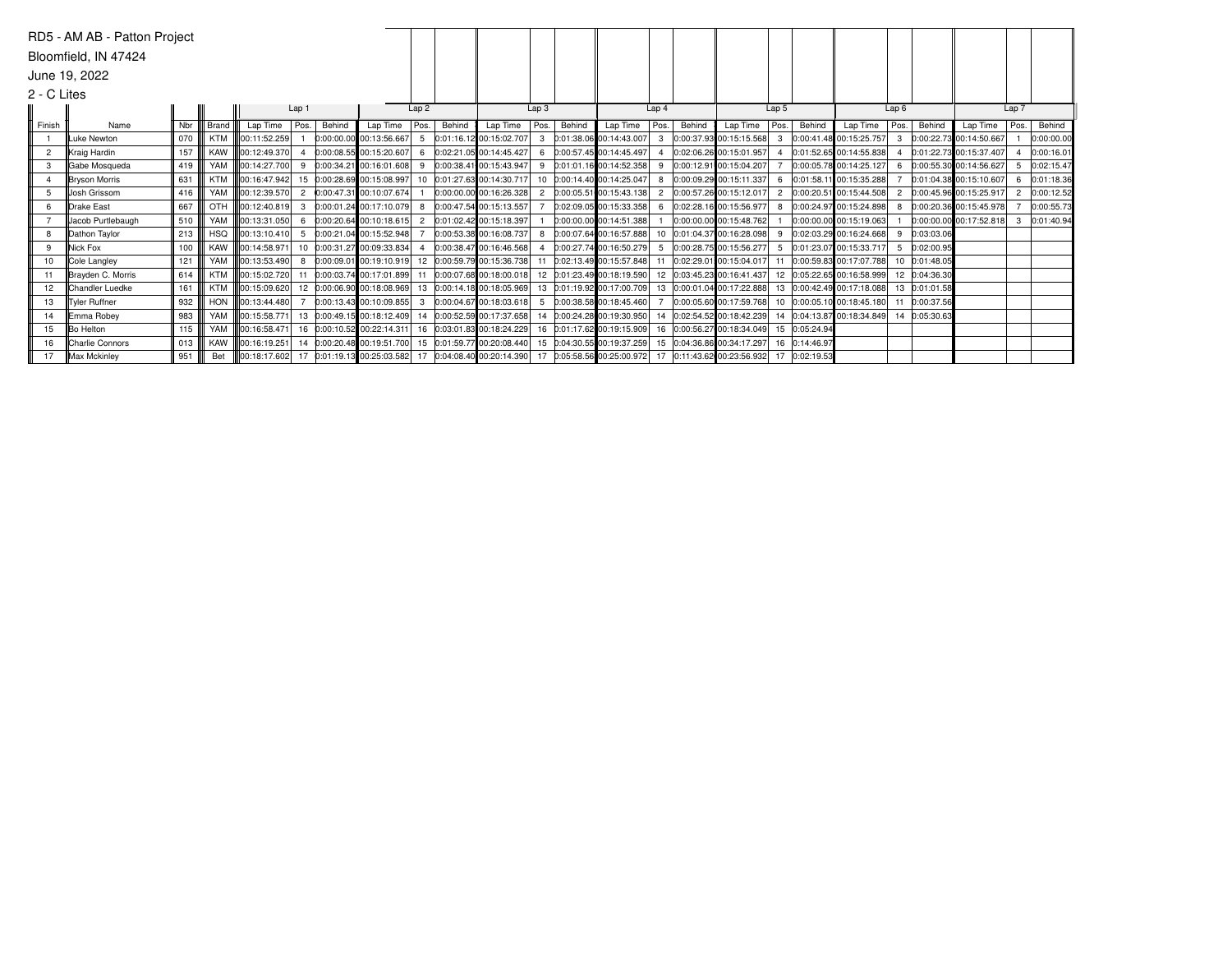|                | RD5 - AM AB - Patton Project |         |            |                            |       |        |                           |                  |        |                         |                  |            |                           |                  |            |                           |                  |            |                             |      |            |          |       |        |
|----------------|------------------------------|---------|------------|----------------------------|-------|--------|---------------------------|------------------|--------|-------------------------|------------------|------------|---------------------------|------------------|------------|---------------------------|------------------|------------|-----------------------------|------|------------|----------|-------|--------|
|                | Bloomfield, IN 47424         |         |            |                            |       |        |                           |                  |        |                         |                  |            |                           |                  |            |                           |                  |            |                             |      |            |          |       |        |
|                | June 19, 2022                |         |            |                            |       |        |                           |                  |        |                         |                  |            |                           |                  |            |                           |                  |            |                             |      |            |          |       |        |
|                | $3 - C$ Vet $30 +$           |         |            |                            |       |        |                           |                  |        |                         |                  |            |                           |                  |            |                           |                  |            |                             |      |            |          |       |        |
|                |                              |         |            |                            | Lap 1 |        |                           | Lap <sub>2</sub> |        |                         | Lap <sub>3</sub> |            |                           | Lap <sub>4</sub> |            |                           | Lap <sub>5</sub> |            |                             | Lap6 |            |          | Lap 7 |        |
| Finish         | Name                         | Nbr III | Brand      | Lap Time                   | Pos.  | Behind | Lap Time                  | Pos.             | Behind | Lap Time                | Pos.             | Behind     | Lap Time                  | Pos.             | Behind     | Lap Time                  | Pos.             | Behind     | Lap Time                    | Pos. | Behind     | Lap Time | Pos.  | Behind |
|                | Dustin Collier               |         |            | KAW 100:13:44.420          |       |        | 0:00:00.00 00:16:11.478   |                  |        | 0:00:00.00 00:16:39.438 |                  |            | $0:00:00.00$ 00:16:59.118 |                  |            | $0:00:00.00$ 00:16:53.569 |                  |            | 0:00:00.00 00:16:04.287     |      | 0:00:00.00 |          |       |        |
| $\overline{2}$ | Brian Lackey                 | 136     | <b>OTH</b> | 00:14:29.671               |       |        | 0:00:28.70 00:16:41.908   |                  |        | 0:01:15.68 00:17:17.168 |                  |            | 0:01:53.41 00:15:32.088   |                  |            | 0:00:26.38 00:17:21.838   |                  |            | 0:00:54.65 00:16:18.878     |      | 0:01:09.24 |          |       |        |
|                | Josh Hill                    | 417     |            | YAM   00:14:39.751         |       |        | 0:00:10.08 00:18:34.158   |                  |        | 0:02:02.33 00:17:04.029 |                  |            | 0:01:49.19 00:17:27.968   |                  |            | 0:03:45.07 00:16:46.929   |                  |            | $[0:03:10.16]$ 00:16:43.507 |      | 0:03:34.79 |          |       |        |
|                | Kanan Bernhard               | 770 I   |            | KTM   00:15:08.761         |       |        | $0:00:29.01$ 00:18:10.719 |                  |        | 0:00:05.57 00:17:26.798 |                  |            | 0:00:28.34 00:17:22.518   |                  |            | 0:00:22.89 00:17:54.349   |                  |            | 0:01:30.31 00:17:24.359     |      | 0:02:11.16 |          |       |        |
|                | <b>Craig Stankiewicz</b>     | 198     |            | HON <b>II</b> 00:14:00.971 |       |        | 0:00:16.55 00:19:28.909   |                  |        | 0:00:10.40 00:19:01.999 |                  |            | 0:01:45.60 00:18:56.279   |                  |            | 0:03:19.36 00:17:55.389   |                  |            | 0:03:20.40 00:16:56.088     |      | 0:02:52.13 |          |       |        |
| 6              | Codey Hawkins                | 331     | KTM II     | lloo:15:49.211l            |       |        | 0:00:40.45 00:21:03.710   |                  |        | 0:03:23.04 00:21:44.891 |                  |            | $0:06:05.93$ 00:20:04.770 |                  |            | 0:07:14.42 00:20:01.089   |                  | 0:09:20.12 |                             |      |            |          |       |        |
|                | Adam Cooper                  | 162     |            | KAW   00:22:08.084         |       |        | 0:00:59.88 00:22:38.071   |                  |        | 0:07:53.23 00:26:31.883 |                  |            | $0:12:40.22$ 00:26:20.863 |                  | 0:18:56.31 |                           |                  |            |                             |      |            |          |       |        |
|                | IEric Masten                 | 738     |            | HSQ 100:21:08.204          |       |        | 0:05:18.99 00:29:54.634   |                  |        | 0:06:16.68 00:23:32.192 |                  | 0:03:16.99 |                           |                  |            |                           |                  |            |                             |      |            |          |       |        |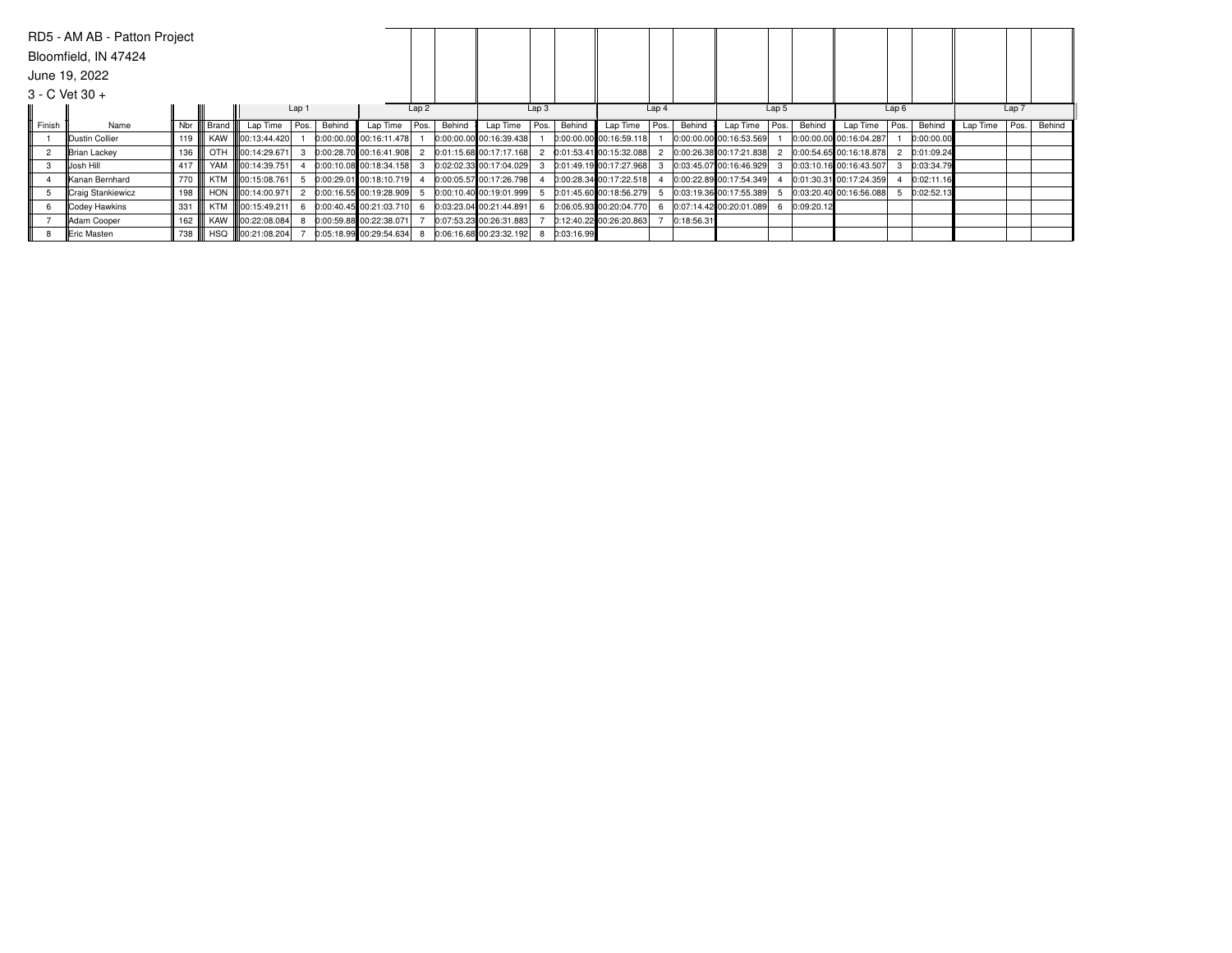|        | RD5 - AM AB - Patton Project |         |     |                        |                  |            |                           |      |        |                         |                  |        |                           |                  |        |                         |        |            |                         |      |            |                           |       |            |
|--------|------------------------------|---------|-----|------------------------|------------------|------------|---------------------------|------|--------|-------------------------|------------------|--------|---------------------------|------------------|--------|-------------------------|--------|------------|-------------------------|------|------------|---------------------------|-------|------------|
|        | Bloomfield, IN 47424         |         |     |                        |                  |            |                           |      |        |                         |                  |        |                           |                  |        |                         |        |            |                         |      |            |                           |       |            |
|        | June 19, 2022                |         |     |                        |                  |            |                           |      |        |                         |                  |        |                           |                  |        |                         |        |            |                         |      |            |                           |       |            |
|        | $4 - C$ Senior 40 +          |         |     |                        |                  |            |                           |      |        |                         |                  |        |                           |                  |        |                         |        |            |                         |      |            |                           |       |            |
|        |                              |         |     |                        | Lap <sub>1</sub> |            |                           | Lap2 |        |                         | Lap <sub>3</sub> |        |                           | Lap <sub>4</sub> |        |                         | Lap 5  |            |                         | Lap6 |            |                           | Lap 7 |            |
| Finish | Name                         | Nbr III |     | Brand III Lap Time     | Pos.             | Behind     | Lap Time   Pos.           |      | Behind | Lap Time                | Pos.             | Behind | Lap Time                  | Pos.             | Behind | Lap Time                | Pos. I | Behind     | Lap Time   Pos.         |      | Behind     | Lap Time                  | Pos.  | Behind     |
|        | <b>ISam Barrow</b>           | 151     | YAM | <b>III00:12:50.190</b> |                  |            | $0:00:00.00$ 00:09:43.355 |      |        | 0:00:00.00 00:15:20.467 |                  |        | 0:00:00.00 00:15:08.707   |                  |        | 0:00:00.00 00:16:01.808 |        |            | 0:00:00.00 00:14:56.468 |      |            | $0:00:00.00$ 00:15:11.117 |       | 0:00:00.00 |
|        | Kenny Ladd                   | 014     | OTH | <b>III00:13:55.412</b> |                  |            | 0:01:05.22 00:17:01.937   |      |        | 0:08:23.80 00:16:41.338 |                  |        | 0:09:44.67 00:16:37.118   |                  |        | 0:11:13.08 00:16:19.338 |        |            | 0:11:30.61 00:15:24.138 |      | 0:11:58.28 |                           |       |            |
|        | Donnie Bell                  | 333     |     | YAM III00:14:29.201    |                  |            | 0:00:33.78 00:16:56.048   |      |        | 0:00:27.90 00:16:51.898 |                  |        | $0:00:38.46$ 00:16:42.418 |                  |        | 0:00:43.76 00:16:07.858 |        |            | 0:00:32.28 00:17:36.448 |      | 0:02:44.59 |                           |       |            |
|        | <b>Jeff Philemon</b>         | 078     | OTH | <b>III00:16:45.922</b> |                  |            | 0:02:16.72 00:20:38.890   |      |        | 0:05:59.56 00:21:19.020 |                  |        | 0:10:26.68 00:21:34.210   |                  |        | 0:15:18.47 00:21:34.471 |        | 0:20:45.09 |                         |      |            |                           |       |            |
|        | Nick Abner                   | 677     |     | KTM 100:42:04.214      |                  | 0:25:18.29 |                           |      |        |                         |                  |        |                           |                  |        |                         |        |            |                         |      |            |                           |       |            |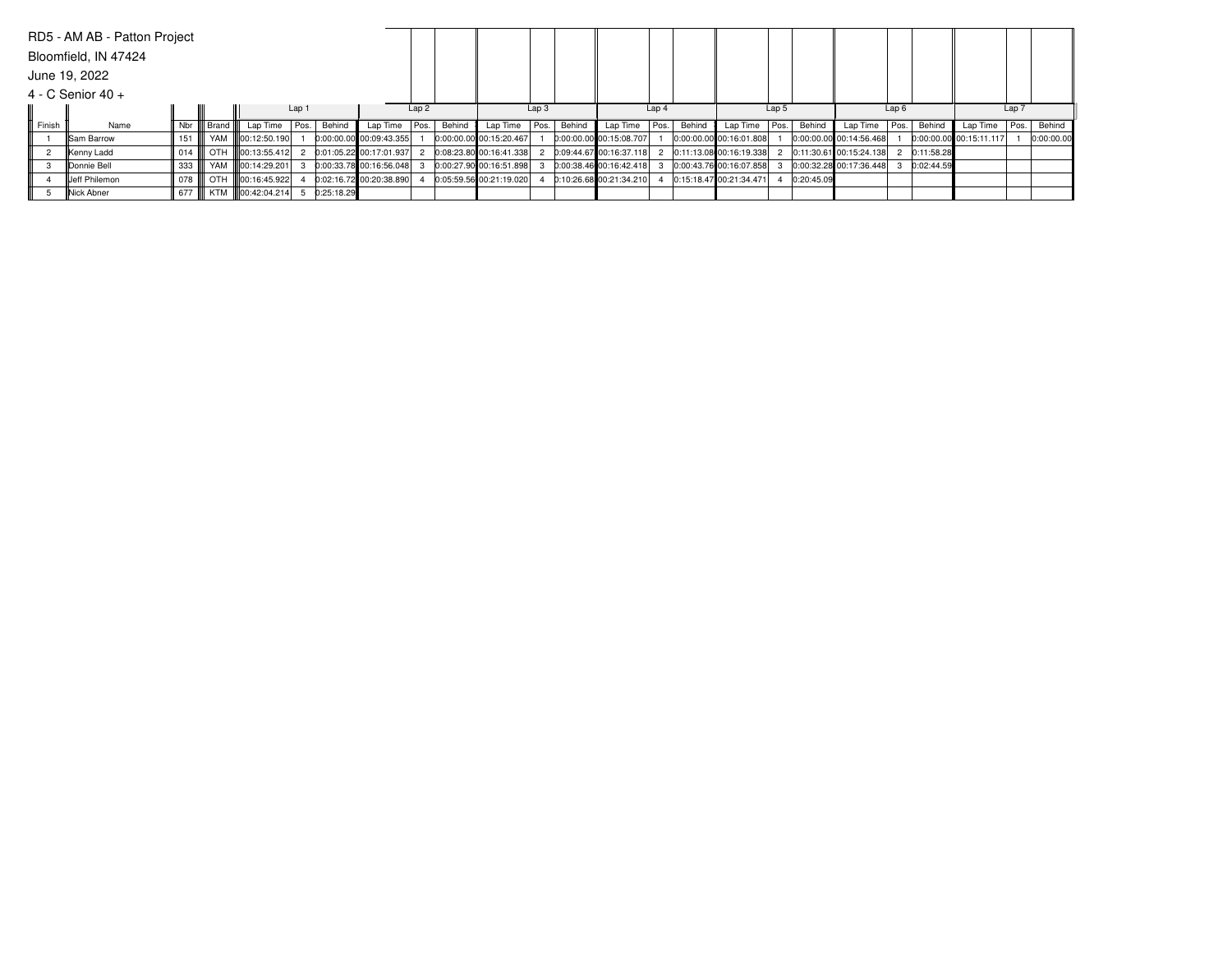|        | RD5 - AM AB - Patton Project |                   |             |                    |       |        |                         |                  |              |                         |      |        |                           |                  |        |                         |       |              |                         |      |            |          |       |        |
|--------|------------------------------|-------------------|-------------|--------------------|-------|--------|-------------------------|------------------|--------------|-------------------------|------|--------|---------------------------|------------------|--------|-------------------------|-------|--------------|-------------------------|------|------------|----------|-------|--------|
|        | Bloomfield, IN 47424         |                   |             |                    |       |        |                         |                  |              |                         |      |        |                           |                  |        |                         |       |              |                         |      |            |          |       |        |
|        | June 19, 2022                |                   |             |                    |       |        |                         |                  |              |                         |      |        |                           |                  |        |                         |       |              |                         |      |            |          |       |        |
|        | 5 - Golden Masters 60+       |                   |             |                    |       |        |                         |                  |              |                         |      |        |                           |                  |        |                         |       |              |                         |      |            |          |       |        |
|        |                              |                   |             |                    | Lap 1 |        |                         | Lap <sub>2</sub> |              |                         | Lap3 |        |                           | Lap <sub>4</sub> |        |                         | Lap 5 |              |                         | Lap6 |            |          | Lap 7 |        |
| Finish | Name                         |                   | Nbr   Brand | Lap Time   Pos.    |       | Behind | Lap Time $ Pos. $       |                  | Behind       | Lap Time   Pos.         |      | Behind | Lap Time   Pos.           |                  | Behind | Lap Time   Pos.         |       | Behind       | Lap Time   Pos.         |      | Behind     | Lap Time | Pos.  | Behind |
|        | Kerry Clark                  | 853               |             | YAM 100:15:02.082  |       |        | 0:04:15.04 00:16:54.818 |                  |              | 0:00:00.00 00:16:31.418 |      |        | 0:00:00.00 00:16:36.218   |                  |        | 0:00:00.00 00:17:05.568 |       |              | 0:00:00.00 00:16:29.858 |      | 0:00:00.00 |          |       |        |
|        | <b>IEric Irvin</b>           | $308$ $\parallel$ |             | KTM   00:17:23.683 |       |        | 0:02:21.60 00:20:38.860 |                  |              | 0:06:05.64 00:19:44.769 |      |        | 2 0:09:18.99 00:19:25.990 |                  |        | 0:12:08.76 00:20:15.380 |       | 2 0:15:18.57 |                         |      |            |          |       |        |
|        | Steve Lloyd                  | 168 III           |             | KTM   00:10:47.039 |       |        | 0:00:00.00 00:29:40.845 |                  | 3 0:02:25.34 |                         |      |        |                           |                  |        |                         |       |              |                         |      |            |          |       |        |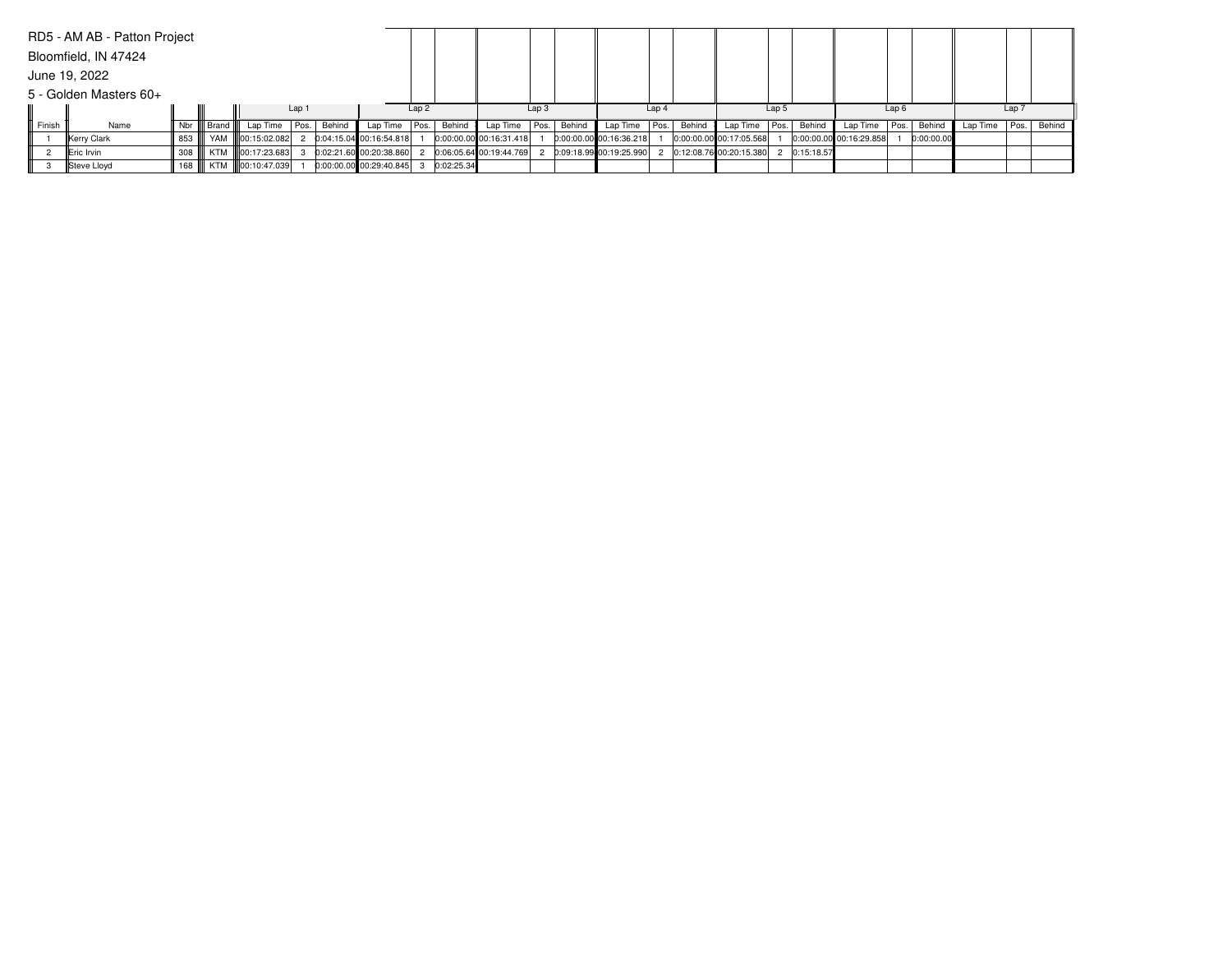|        | RD5 - AM AB - Patton Project |             |                           |       |            |          |                  |        |          |                  |        |                 |                  |                      |                  |        |                          |                  |          |       |             |
|--------|------------------------------|-------------|---------------------------|-------|------------|----------|------------------|--------|----------|------------------|--------|-----------------|------------------|----------------------|------------------|--------|--------------------------|------------------|----------|-------|-------------|
|        | Bloomfield, IN 47424         |             |                           |       |            |          |                  |        |          |                  |        |                 |                  |                      |                  |        |                          |                  |          |       |             |
|        | June 19, 2022                |             |                           |       |            |          |                  |        |          |                  |        |                 |                  |                      |                  |        |                          |                  |          |       |             |
|        | 5 - Super Senior 50+         |             |                           |       |            |          |                  |        |          |                  |        |                 |                  |                      |                  |        |                          |                  |          |       |             |
|        |                              |             |                           | Lap 1 |            |          | Lap <sub>2</sub> |        |          | Lap <sub>3</sub> |        |                 | Lap <sub>4</sub> |                      | Lap <sub>5</sub> |        |                          | Lap <sub>6</sub> |          | Lap 7 |             |
| Finish | Name                         | Nbr   Brand | Lap Time                  | Pos.  | Behind     | Lap Time | Pos.             | Behind | Lap Time | Pos.             | Behind | Lap Time   Pos. |                  | Behind Lap Time Pos. |                  | Behind | Lap Time   Pos.   Behind |                  | Lap Time |       | Pos. Behind |
|        | Jeff Ooley                   |             | 327    KTM   00:22:28.665 |       | 0:00:00.00 |          |                  |        |          |                  |        |                 |                  |                      |                  |        |                          |                  |          |       |             |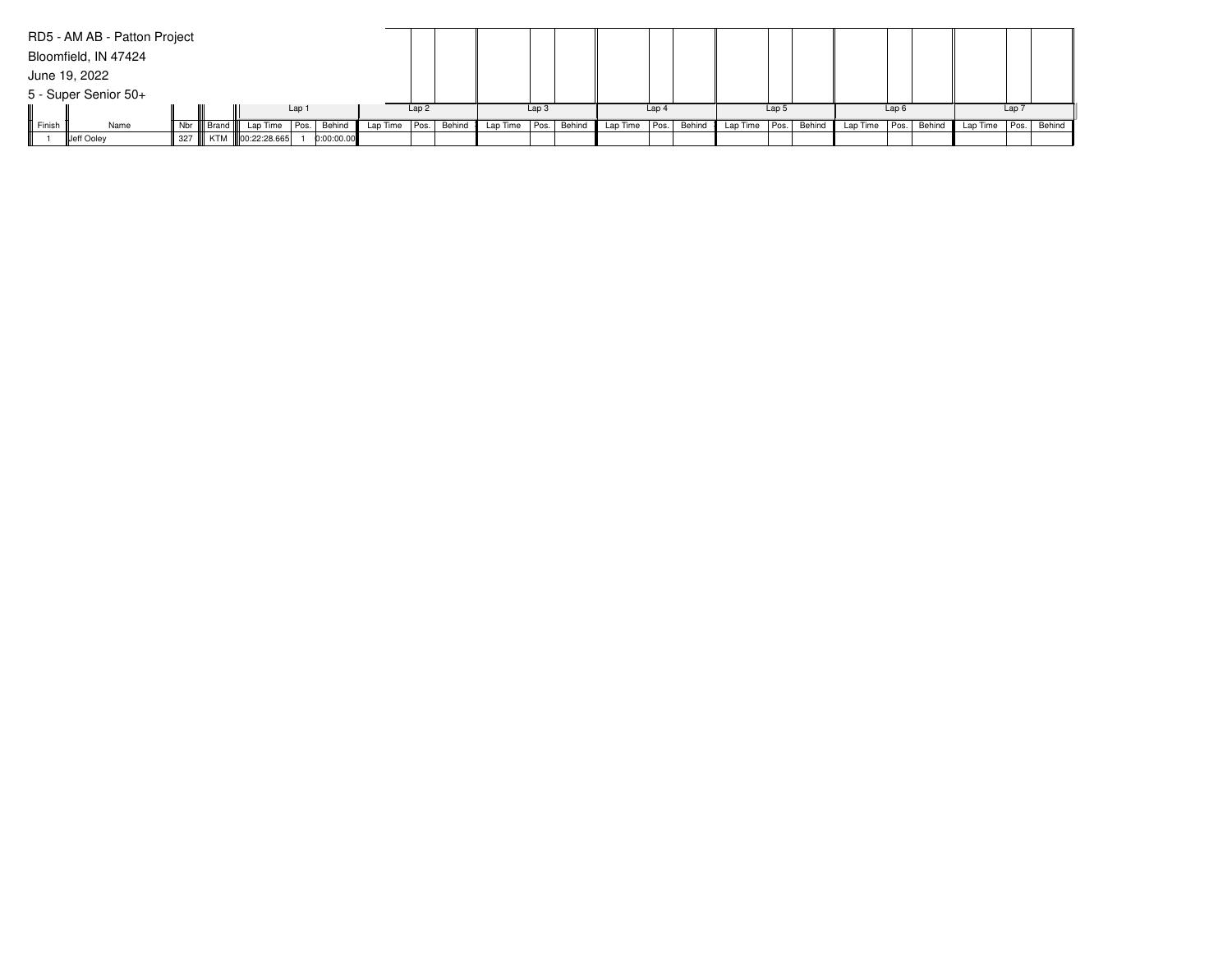|                | RD5 - AM AB - Patton Project |     |            |                          |                  |               |                                                       |                |        |                            |                  |               |                            |                |        |                               |                |               |                               |      |            |          |       |        |
|----------------|------------------------------|-----|------------|--------------------------|------------------|---------------|-------------------------------------------------------|----------------|--------|----------------------------|------------------|---------------|----------------------------|----------------|--------|-------------------------------|----------------|---------------|-------------------------------|------|------------|----------|-------|--------|
|                | Bloomfield, IN 47424         |     |            |                          |                  |               |                                                       |                |        |                            |                  |               |                            |                |        |                               |                |               |                               |      |            |          |       |        |
|                | June 19, 2022                |     |            |                          |                  |               |                                                       |                |        |                            |                  |               |                            |                |        |                               |                |               |                               |      |            |          |       |        |
|                |                              |     |            |                          |                  |               |                                                       |                |        |                            |                  |               |                            |                |        |                               |                |               |                               |      |            |          |       |        |
| $6 - D$ 14+    |                              |     |            |                          |                  |               |                                                       |                |        |                            |                  |               |                            |                |        |                               |                |               |                               |      |            |          |       |        |
|                |                              |     |            |                          | Lap <sub>1</sub> |               |                                                       | Lap2           |        |                            | Lap <sub>3</sub> |               |                            | Lap4           |        |                               | Lap 5          |               |                               | Lap6 |            |          | Lap 7 |        |
| Finish         | Name                         | Nbr | Brand      | Lap Time                 | Pos.             | Behind        | Lap Time                                              | Pos.           | Behind | Lap Time $ Pos. $          |                  | Behind        | Lap Time                   | Pos.           | Behind | Lap Time                      | Pos.           | Behind        | Lap Time   Pos.               |      | Behind     | Lap Time | Pos.  | Behind |
|                | David Gamble                 | 602 | <b>OTH</b> | 00:13:43.031             |                  |               | 0:00:06.26 00:16:57.938                               | $\overline{4}$ |        | 0:00:23.24 00:17:05.049    |                  |               | 3 0:01:26.34 00:16:06.728  | 3              |        | 0:01:27.00 00:16:44.397       | $\overline{2}$ |               | 0:01:35.14 00:15:53.428       |      | 0:00:00.00 |          |       |        |
| $\overline{2}$ | <b>Tristan Wimmer</b>        | 257 |            | HON <b>100:13:36.771</b> | -6               |               | $0:00:25.64$ 00:16:40.958 3                           |                |        | 0:02:19.74 00:16:01.948    |                  |               | 2 0:04:22.65 00:16:06.068  | $\overline{2}$ |        | 0:01:52.34 00:19:37.569       |                |               | $ 0:00:33.34 00:17:02.149 $ 3 |      | 0:01:30.35 |          |       |        |
| 3              | Damion Mccarty               | 303 | <b>OTH</b> | 00:15:27.762             | 9                |               | 0:00:16.40 00:17:32.719                               | 6              |        | 0:00:33.14 00:16:47.258    |                  |               | 6 0:00:19.62 00:17:23.648  | 5              |        | 0:02:35.33 00:16:20.998       | 5              |               | 0:01:29.07 00:15:44.707       |      | 0:00:11.62 |          |       |        |
| $\mathbf{4}$   | Kylis Strahle                | 054 | YAM        | 100:13:11.131            | 5                |               | $0:03:23.27$ 00:14:46.857                             | $-2$           |        | 0:07:18.44 00:19:49.190    | $\overline{4}$   |               | 0:00:01.16 00:16:48.878    |                |        | 0:00:43.31 00:16:53.918       | $\mathbf{3}$   |               | 0:00:52.83 00:18:30.769       | - 5  | 0:00:43.65 |          |       |        |
| 5              | Skylar Christinberry         | 746 | <b>KAW</b> | 00:15:46.852             | 11               |               | 0:00:16.67 00:17:23.509                               |                |        | 0:00:09.88 00:18:14.789    |                  |               | 0:01:37.41 00:17:54.128    |                |        | 0:02:02.38 00:17:01.898       |                |               | 0:01:02.19 00:16:52.689       | 6    | 0:03:13.12 |          |       |        |
| 6              | Cody Duncan                  | 637 |            | HSQ   00:15:30.182       |                  |               | 10 0:00:02.42 00:16:57.158 5                          |                |        | 0:01:46.37 00:17:00.778    |                  |               | 5 0:01:40.94 00:17:48.779  | 6              |        | $ 0:00:05.51 00:18:02.089 $ 6 |                |               | 0:01:46.60 00:17:56.208       |      | 0:00:01.32 |          |       |        |
|                | Parker Elkins                | 332 | OTH        | 00:09:31.339             |                  |               | 0:00:00.00 00:11:08.205                               |                |        | 0:00:00.00 00:21:17.481    |                  |               | 0:00:00.00 00:18:36.379    |                |        | 0:00:00.00 00:18:28.599       |                |               | $0:00:00.00$ 00:18:33.109 2   |      | 0:01:04.54 |          |       |        |
| 8              | Tyson Miller                 | 160 |            | HON <b>100:15:49.472</b> |                  |               | 12 0:00:02.62 00:17:52.749 9                          |                |        | 0:00:13.72 00:20:03.630    | 8                |               | $0:02:20.70$ 00:21:08.670  |                |        | 0:05:35.24 00:18:16.348       |                | 0:06:49.69    |                               |      |            |          |       |        |
| 9              | <b>Clayton Tincher</b>       | 824 | <b>OTH</b> | III00:16:49.043          |                  |               | 13 0:00:59.57 00:27:08.233                            |                |        | 13 0:02:52.32 00:24:30.821 | 11               |               | 0:11:27.29 00:21:23.371    | 11             |        | 0:04:35.35 00:20:13.600       |                | 0:02:43.94    |                               |      |            |          |       |        |
| 10             | Alex Whitfield               | 117 |            | HON <b>100:09:47.859</b> |                  |               | 0:00:05.92 00:25:32.893 11                            |                |        | 0:01:13.51 00:21:40.050    |                  |               | 10 0:00:02.47 00:28:15.308 |                |        | 10 0:00:01.48 00:22:05.017    | 10             | 0:00:00.64    |                               |      |            |          |       |        |
| 11             | Mason Barrow                 | 099 | YAM        | 00:25:05.757             |                  |               | 15 0:01:27.44 00:26:35.142 14 0:07:43.62 00:21:09.271 |                |        |                            |                  |               | 12 0:04:22.07 00:23:00.651 |                |        | 12 0:05:59.35 00:24:16.441    |                | 12 0:10:02.19 |                               |      |            |          |       |        |
| 12             | Cali Prince                  | 116 | <b>KTM</b> | 00:09:39.599             |                  |               | $0:00:08.26$ 00:24:27.642 10 0:00:25.02 00:22:51.091  |                |        |                            |                  |               | 9 0:03:12.48 00:28:16.294  | 9              |        | 0:10:20.10 00:22:05.861       | 9              | 0:14:09.61    |                               |      |            |          |       |        |
| 13             | Carter Stutzman              | 901 | <b>KAW</b> | 00:27:21.018             |                  |               | 17 0:01:21.28 00:28:59.664 15 0:04:39.78 00:31:01.235 |                |        |                            |                  | 13 0:14:31.74 |                            |                |        |                               |                |               |                               |      |            |          |       |        |
| 14             | <b>Javdon Hillenburg</b>     | 412 |            | OTH 100:23:38.316        |                  |               | 14 0:06:49.27 00:53:47.916 16 0:21:05.55 00:24:50.532 |                |        |                            |                  | 14 0:14:54.84 |                            |                |        |                               |                |               |                               |      |            |          |       |        |
| 15             | Uackson Neal                 | 082 | KAW        | 00:15:11.362             | 8                |               | 0:01:28.33 00:25:53.592 12 0:05:44.20                 |                |        |                            |                  |               |                            |                |        |                               |                |               |                               |      |            |          |       |        |
| 16             | Tyler Patton                 | 076 | Bet        | 00:09:41.939             |                  |               | 3 0:00:02.34 00:23:46.562 8 0:00:18.14                |                |        |                            |                  |               |                            |                |        |                               |                |               |                               |      |            |          |       |        |
| 17             | Brandon Trambaugh            | 686 |            | KAW   00:25:59.737       |                  | 16 0:00:53.98 |                                                       |                |        |                            |                  |               |                            |                |        |                               |                |               |                               |      |            |          |       |        |
| 18             | Noah Abner                   | 676 |            | YAM 100:40:30.524        |                  | 18 0:13:09.50 |                                                       |                |        |                            |                  |               |                            |                |        |                               |                |               |                               |      |            |          |       |        |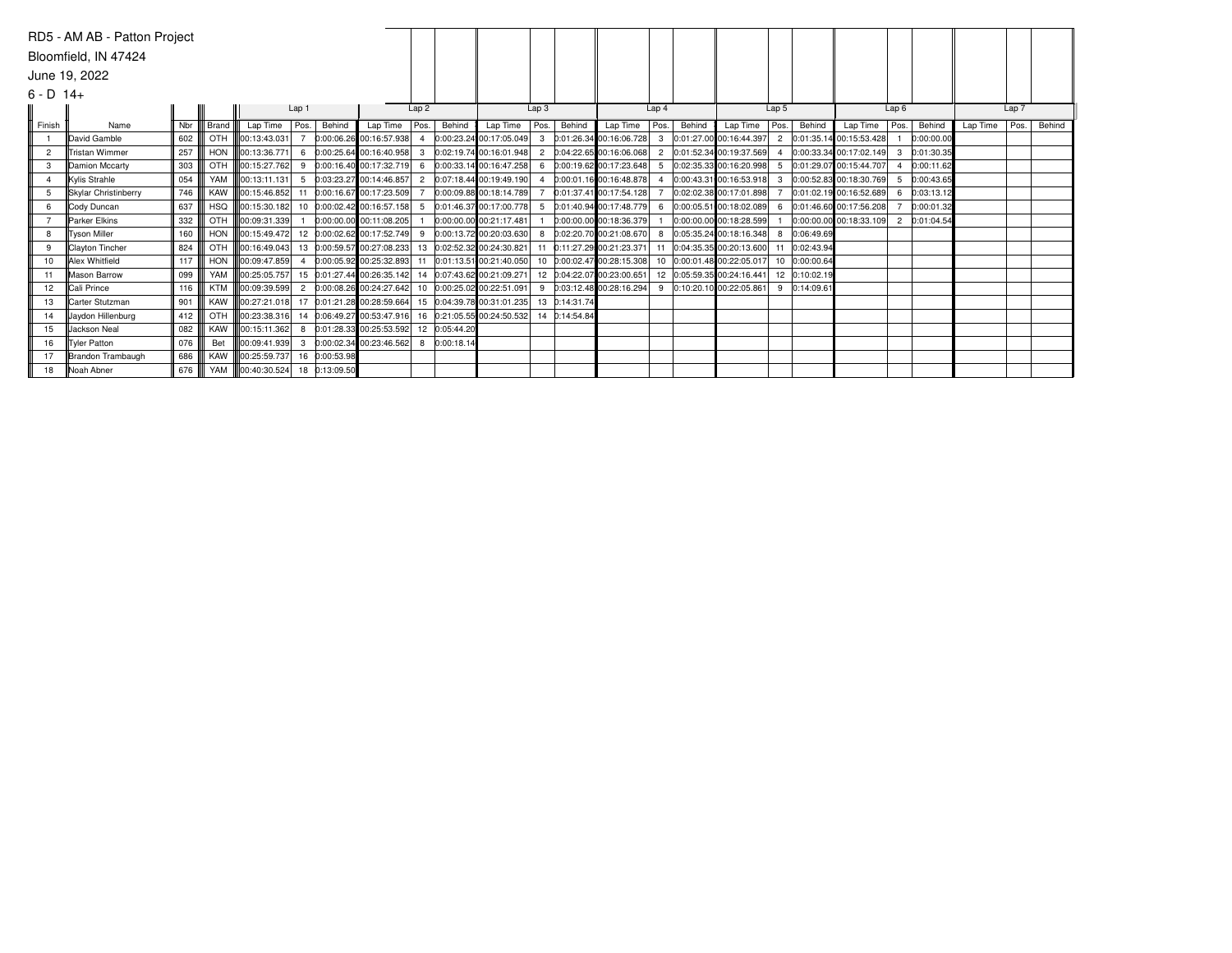|                | RD5 - AM AB - Patton Project |          |       |                          |       |            |                           |                  |        |                         |                  |        |                           |                  |            |                         |       |            |                 |      |        |          |       |        |
|----------------|------------------------------|----------|-------|--------------------------|-------|------------|---------------------------|------------------|--------|-------------------------|------------------|--------|---------------------------|------------------|------------|-------------------------|-------|------------|-----------------|------|--------|----------|-------|--------|
|                | Bloomfield, IN 47424         |          |       |                          |       |            |                           |                  |        |                         |                  |        |                           |                  |            |                         |       |            |                 |      |        |          |       |        |
|                | June 19, 2022                |          |       |                          |       |            |                           |                  |        |                         |                  |        |                           |                  |            |                         |       |            |                 |      |        |          |       |        |
| $7 - D 22 +$   |                              |          |       |                          |       |            |                           |                  |        |                         |                  |        |                           |                  |            |                         |       |            |                 |      |        |          |       |        |
|                |                              |          |       |                          | Lap 1 |            |                           | Lap <sub>2</sub> |        |                         | Lap <sub>3</sub> |        |                           | Lap <sub>4</sub> |            |                         | Lap 5 |            |                 | Lap6 |        |          | Lap 7 |        |
| Finish         | Name                         | Nbr I    | Brand | Lap Time                 | Pos.  | Behind     | Lap Time                  | Pos.             | Behind | Lap Time $ Pos. $       |                  | Behind | Lap Time                  | Pos.             | Behind     | Lap Time                | Pos.  | Behind     | Lap Time   Pos. |      | Behind | Lap Time | Pos.  | Behind |
|                | Chase Ruble                  | 954      |       | HON <b>100:17:16.683</b> |       |            | $0:00:01.93$ 00:18:37.579 |                  |        | 0:03:32.99 00:18:20.139 |                  |        | 0:02:22.87 00:19:29.590   |                  |            | 0:01:54.85 00:18:27.638 |       | 0:00:43.08 |                 |      |        |          |       |        |
| $\overline{2}$ | Joey Johnson                 | 328      |       | KAW   00:13:12.801       |       |            | 0:04:11.11: 00:34:49.797  |                  |        | 0:01:05.58 00:15:26.588 |                  |        | 0:09:14.78 00:15:49.057   |                  |            | 0:05:34.25 00:14:35.087 |       | 0:01:41.70 |                 |      |        |          |       |        |
|                | Matthew Henry                | 840      |       | HON 100:09:01.689        |       |            | 0:00:00.00 00:23:19.581   |                  |        | 0:00:00.00 00:19:30.260 |                  |        | $0:00:00.00$ 00:19:57.609 |                  |            | 0:00:00.00 00:19:39.410 |       | 0:00:00.00 |                 |      |        |          |       |        |
|                | <b>Billy Whitcomb</b>        | 742 III  |       | HSB   00:37:46.603       |       |            | 0:15:41.51 00:22:07.671   |                  |        | 0:11:51.67 00:22:15.311 |                  |        | 0:08:11.75 00:21:29.740   |                  | 0:24:21.08 |                         |       |            |                 |      |        |          |       |        |
|                | <b>Nick Abel</b>             |          |       | SUZ   00:19:20.354       |       |            | 0:02:03.67 00:27:36.664   |                  |        | 0:11:02.75 00:27:00.813 |                  |        | 0:10:28.64 00:30:15.884   |                  | 0:00:34.39 |                         |       |            |                 |      |        |          |       |        |
|                | John Livingston              | 056      |       | HSQ   00:17:14.753       |       | 0:04:01.95 |                           |                  |        |                         |                  |        |                           |                  |            |                         |       |            |                 |      |        |          |       |        |
|                | Shane Christenberry          | $015$ II |       | HSQ   00:22:05.086       |       | 0:02:44.73 |                           |                  |        |                         |                  |        |                           |                  |            |                         |       |            |                 |      |        |          |       |        |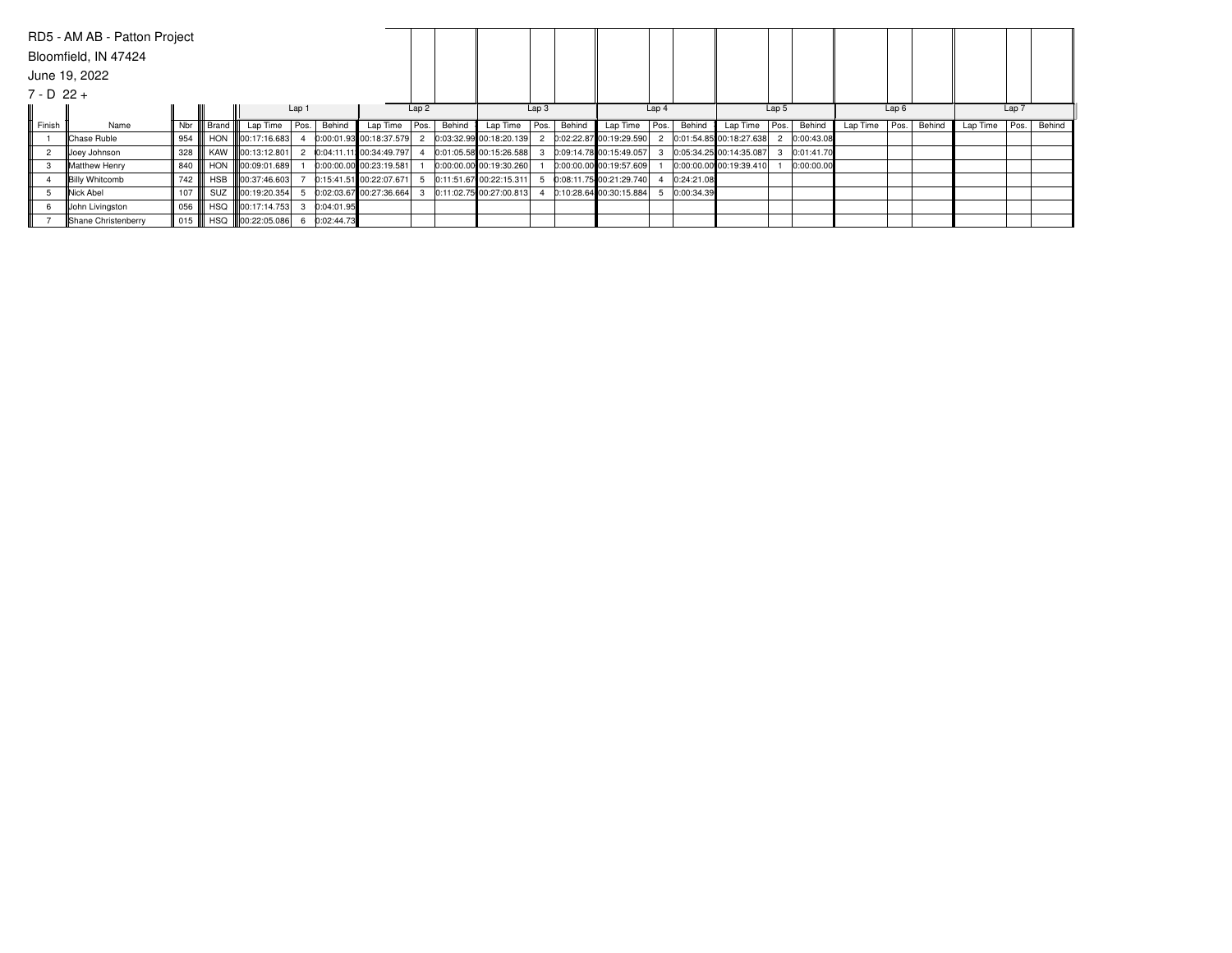|            | RD5 - AM AB - Patton Project |     |                                   |                  |                         |                  |            |                 |                  |        |          |       |        |          |                  |        |                          |                  |                          |       |  |
|------------|------------------------------|-----|-----------------------------------|------------------|-------------------------|------------------|------------|-----------------|------------------|--------|----------|-------|--------|----------|------------------|--------|--------------------------|------------------|--------------------------|-------|--|
|            | Bloomfield, IN 47424         |     |                                   |                  |                         |                  |            |                 |                  |        |          |       |        |          |                  |        |                          |                  |                          |       |  |
|            | June 19, 2022                |     |                                   |                  |                         |                  |            |                 |                  |        |          |       |        |          |                  |        |                          |                  |                          |       |  |
| 8 - Womens |                              |     |                                   |                  |                         |                  |            |                 |                  |        |          |       |        |          |                  |        |                          |                  |                          |       |  |
|            |                              |     |                                   | Lap <sub>1</sub> |                         | Lap <sub>2</sub> |            |                 | Lap <sub>3</sub> |        |          | Lap 4 |        |          | Lap <sub>5</sub> |        |                          | Lap <sub>6</sub> |                          | Lap 7 |  |
| Finish     | Name                         | Nbr | Brand    Lap Time   Pos.   Behind |                  | Lap Time $ Pos. $       |                  | Behind     | Lap Time   Pos. |                  | Behind | Lap Time | Pos.  | Behind | Lap Time | Pos.             | Behind | Lap Time   Pos.   Behind |                  | Lap Time   Pos.   Behind |       |  |
|            | Hailey France                |     | 214    HON   00:19:47.825         |                  | 0:00:00.00 00:35:31.747 |                  | 0:00:00.00 |                 |                  |        |          |       |        |          |                  |        |                          |                  |                          |       |  |